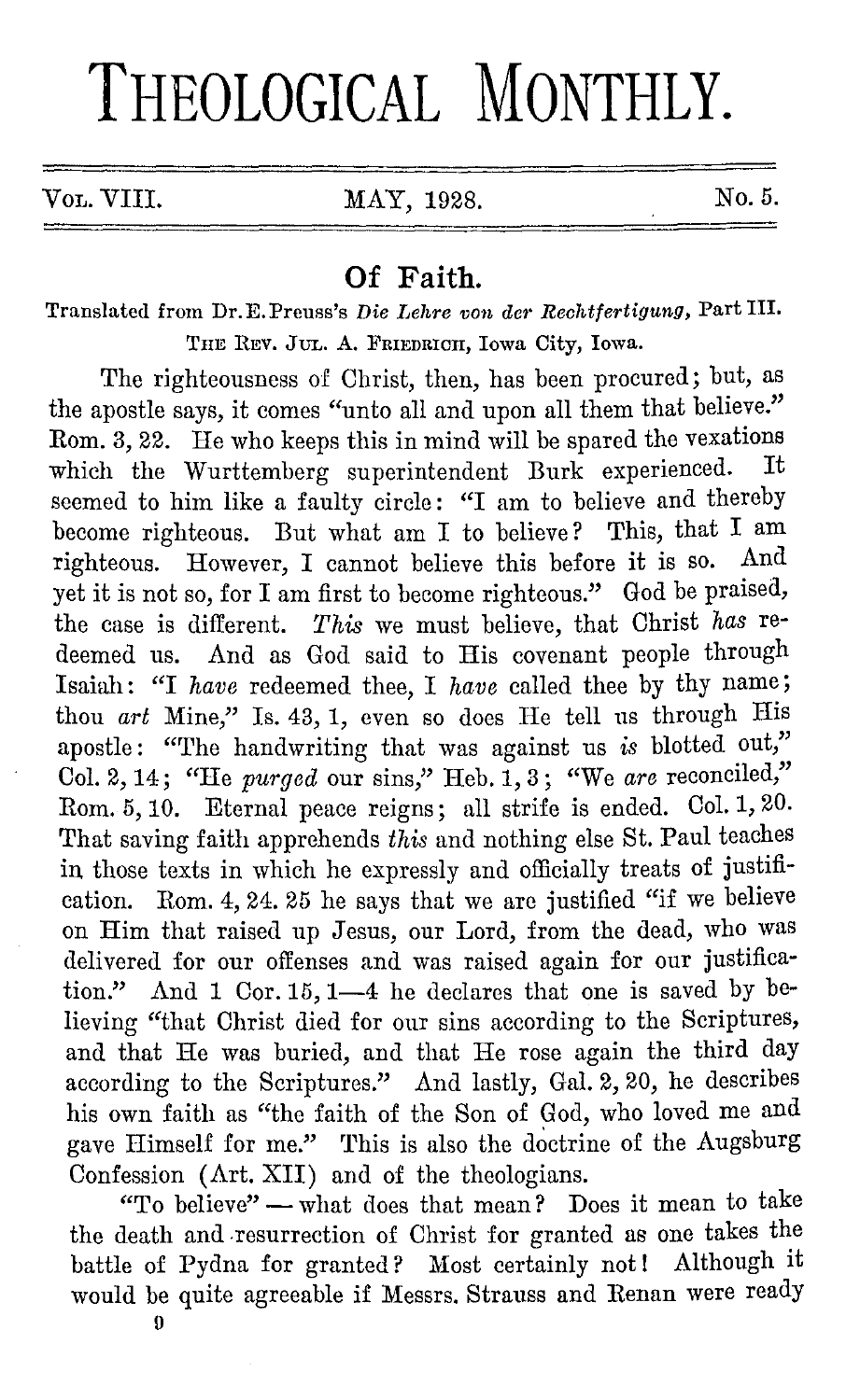## **Confession and the Confessional.**

REV. GEO, LUECKE, M. A., Columbia, Pa.

Discussion of the subject "Confession and the Confessional" has occupied considerable space of late in both the religious and the secular press of the country. This has been occasioned, on the one hand, by the declaration of the Archliberal and Modernist Harry Emerson Fosdick in favor of the confessional, and, on the other, by the sensational trial in North Carolina of a young woman on the charge of having murdered her father, on the strength of the revelation made to the civil authorities by an evangelist to whom she had confessed the crime. No doubt, also in our circles interest in this question was aroused by these happenings, and a discussion of it in these columns would therefore seem both timely and appropriate.

Dr. Fosdick's statement in favor of the confessional is quoted as follows in the *Literary Digest* of December 12, 1927: -

"The confessional, which Protestantism threw out the door, is coming back through the window, in utterly new forms, to be sure, with new methods and with an entirely new intellectual explanation appropriate to the Protestant churches, but motived by a real determination to help meet the inward problems of individuals.

"Clergymen are giving different names to this form of activity, such as 'trouble clinics,' 'personal conferences on spiritual problems,' 'the Protestant confessional.' 'fhe name makes little difference. What does matter is the renewed awareness in the churches that they are in danger of surrendering to the psychoanalyst that vast field of human needs where the confession of sin and spiritual misery is met with sympathetic and intelligent treatment. 'fo be sure, a wise minister will work with a psychiatrist, not without one; but if the churches substitute any other kind of success for the successful handling of the spiritual aspects of individual problems, they will be vacating their most obvious function."

This statement, in the first place, calls for some correction.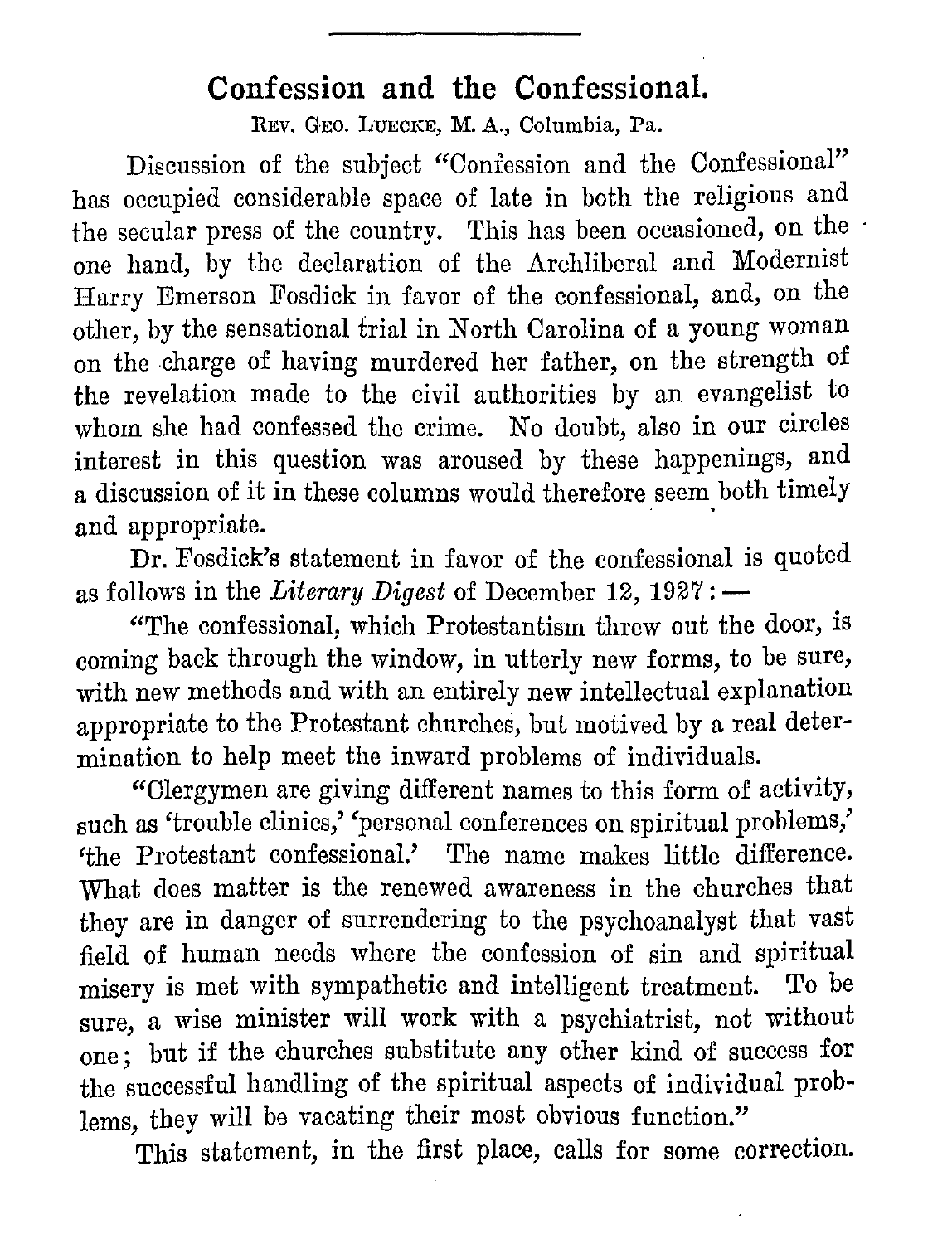When Fosdick says that "Protestantism threw the confessional out the door," he overlooks the Lutheran Church, which retained both confession and absolution. Luther, "the conservative Reformer," showed his conservatism also in this particular, that, while his  $\cdot$ radical contemporaries, Zwingli, Carlstadt, Calvin, and others, "threw the confessional out the door," he retained it, only purging it of the abuses to which it had been subjected under popery. In the Romish Church confession of every "mortal" sin to a priest is made a part of the "sacrament of penance" and is inculcated as necessary for salvation. This compulsory character of the act Luther denounced as "making a torture of confession." But he retained private confession before Communion as a salutary and blessed ordinance, particularly on account of the special consolation brought to the individual Christian by the private absolution connected intimately with confession. It is true, however, that private confession and absolution has, in the course of time, fallen largely into disuse also in our Lutheran Church, and that public, or general, confession and absolution has largely taken its place. Perhaps this is to be regretted. But I 'believe that, while the form has been lost, the substance of the private confessional - that for which Dr. Fosdick pleads - has been largely retained in our Lutheran congregations. Our pastors are still, in a large measure, looked upon as spiritual fathers and advisers by their members and are freely consulted as such in questions of conscience and other spiritual difficulties. And this certainly is a form of "confessional." I am reminded here of a conversation on religious questions between a young pastor of our Synod and several young ladies, in the course of which the pastor also spoke of the habit which his members have of consulting him in matters of conscience and religion, whereupon one of the young ladies, a Presbyterian, remarked that she had never thought of her pastor in the rôle of spiritual adviser; that, while she liked very much to meet him socially, she would never think of going to him with her troubles. I believe this, in a large measure, shows the difference - outside of the pulpit! $$ between our Lutheran pastors and those of other Protestant churches: Our pastors are, as a rule, real *Seelsorger,* while those of other churches are largely mere social "mixers," as far as intercourse with their people is concerned.

Still I believe that Fosdick's plea for a wider use of the "confessional" may well be heeded also in our circles. For no doubt there is room, much room, for improvement also among us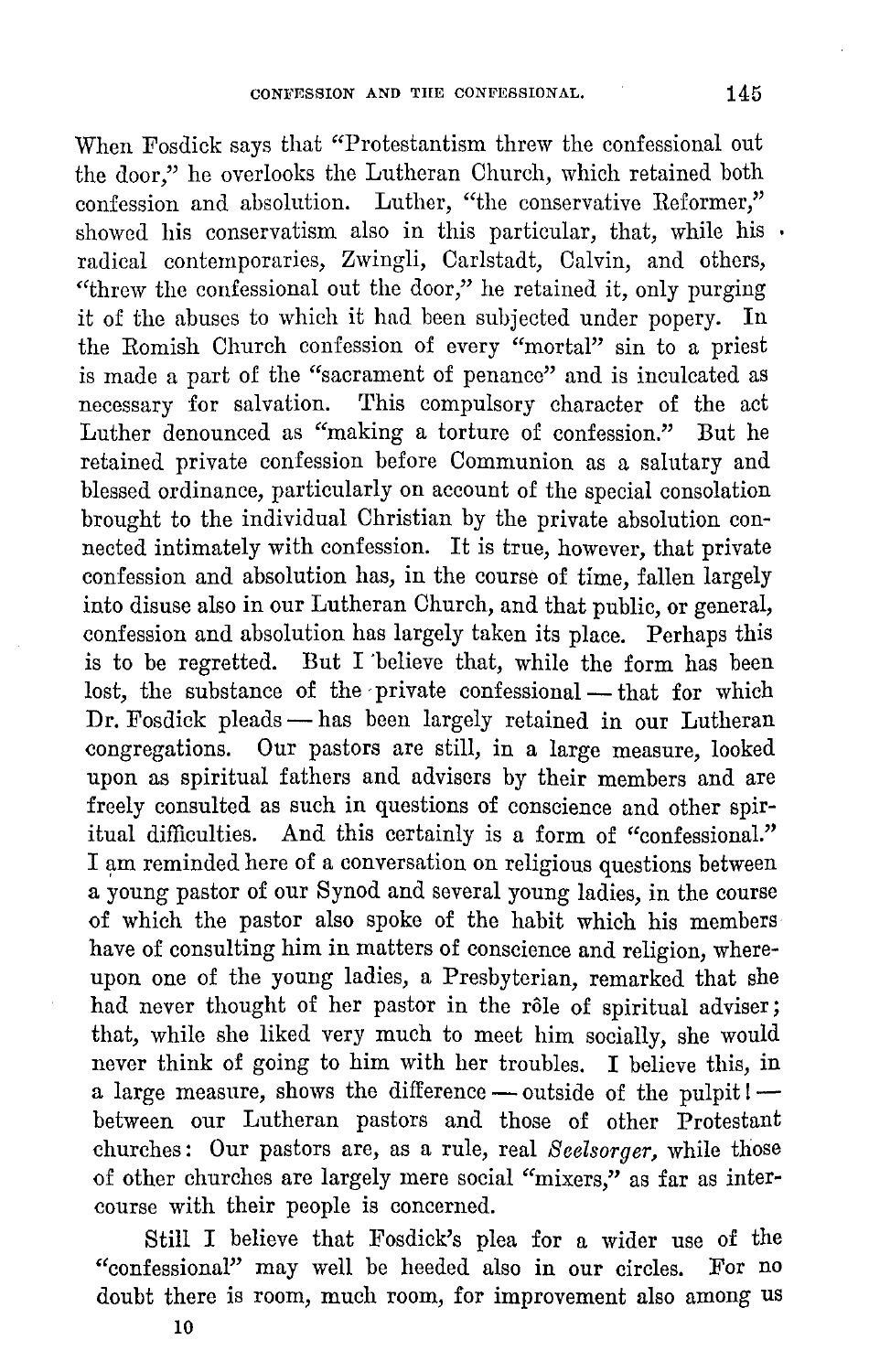in this particular. Our people, too, do not, on the whole, appreciate as they should the blessed privilege which they enjoy in going. to their pastor as their spiritual father and opening their hearts and pouring out their troubles to him. It is a proverbial axiom that troubles and heartaches, when shared with a friend, are cut in half; and surely it needs no proof that the pastor is, or ought to be, the best friend of his parishioners, to whom any of them ought to feel perfectly safe in communicating their confidences, and on whose judgment and advice they should place the utmost reliance, as well as on his ability to comfort, reassure, correct, orwarn them, as the case may be. All this aside from the Scriptural teaching that the pastor, "as a called minister of Christ" and "an ordained servant of the Word," is delegated and authorized "in the· stead and by the command of Christ" to absolve sinners and assure them of forgiveness, and that such absolution and assurance, privately and individually given, is of peculiar force and calculated to confer particular comfort. Also in this the Savior has shown His wonderful wisdom and His transcending love for sinners. Certainly, then, we pastors ought to employ every means and utilizeevery opportunity for encouraging our members in their use of this blessed institution, and we should never grow weary of doing so. Perhaps it will not be amiss, and it may not be unnecessary, to add that we ourselves should not neglect it. That is also one purpose of our pastoral conferences, to exchange confidences, to get advice on difficult questions of conscience, to administer to one another consolation, correction, and, if necessary, also warning and reproof. Also in this particular the apostle's exhortation to the Galatian Christians finds its application: "Bear ye one another's burdens and so fulfil the law of Christ," i. *e.,* the law of love. Gal. 6, 2.

Of course, the Scriptural view of confession and absolution has no appeal for Dr. Fosdick, Liberal and Radical that he is. Quitenaturally, therefore, he does not base his plea for the introduction of the confessional into Protestant churches on considerations resting on revealed truth, but merely urges them for utilitarian considerations. Hence we are not surprised to find him advocating, in connection with it, his vagary that "a wise minister will work with a psychiatrist" in the confessional. In the first place, a "wise minister," one who studies human nature and has frequent experience in handling these troublous questions of his parishioners, ought in a short time to become a fairly good "psychiatrist" himself, even though he has not made a special study of the modern sciences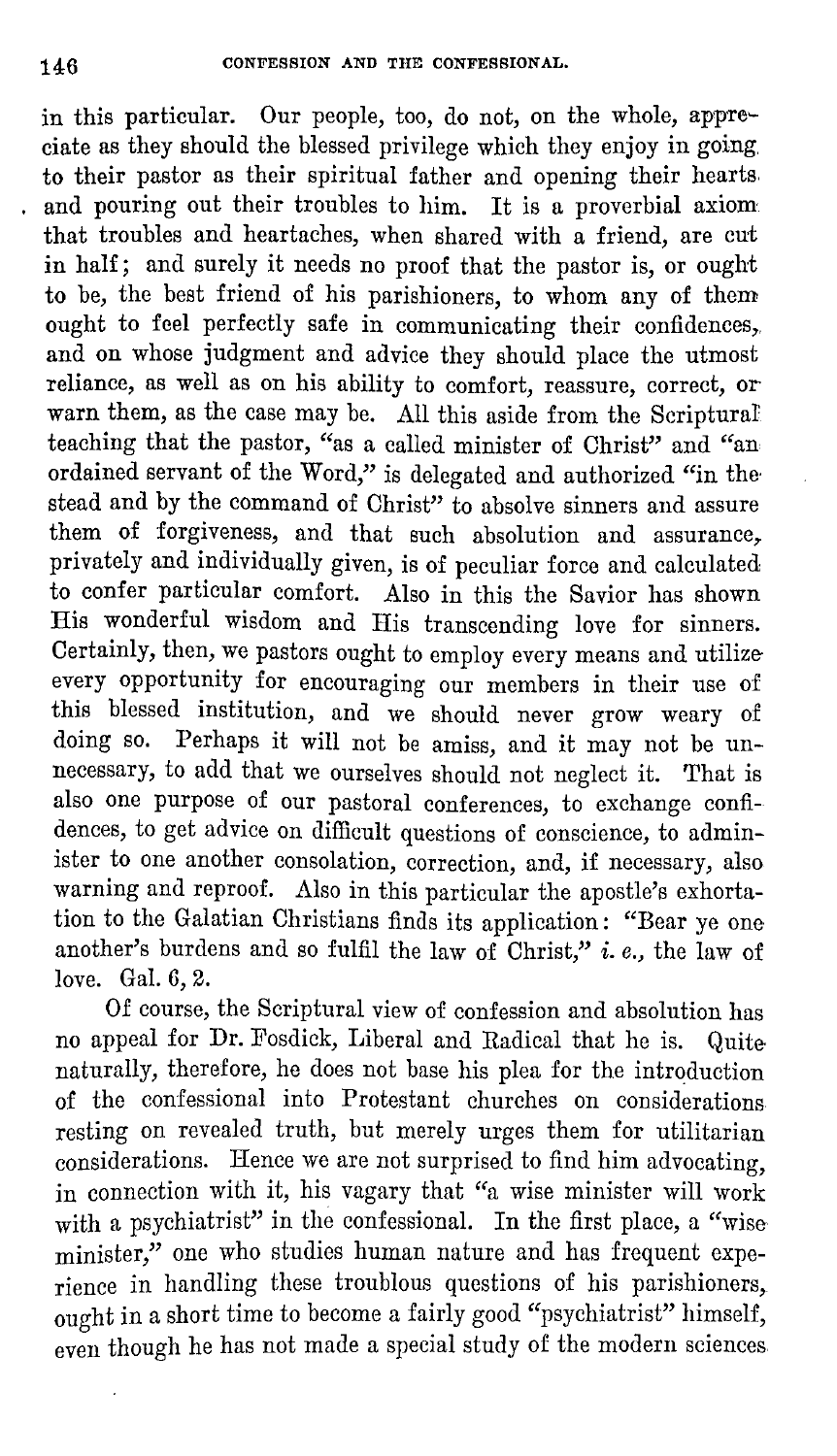of psychology and psychoanalysis. And, moreover, the great majority of problems submitted to him or calling for his decision arc not to be solved by the rules of psychology or psychoanalysis, but by the rules laid down in the Bible. Accordingly, while Dr. Fosdick deserves credit for his keen insight into the needs of the human soul for sharing its troubles with others and for his readiness to recognize this need and to make provision for it in the Church, his plea for the introduction of the confessional, on the other hand, does not flow from regard for Christ's injunction and the dictates of God's Word in general. His recommendation is motivated, not by Biblical, but solely by humanitarian considera $tions.$   $-$ 

And now for the second phase of the subject, the secrecy, or sanctity, of the confessional, as brought to the front by the North Carolina tragedy. (The theologians call this *sigillum confessionis,*  "the seal of the confessional.") The facts in the case are briefly these: A Baptist revivalist, the Rev. Thomas F. Pardue, in a series of services held at Reidsville, N. 0., had preached a sermon last spring on "the necessity of confession of sin." Immediately after the service in which this sermon was preached, a young married woman, Mrs. Gatlin, wife of the town's fire chief, went to the evangelist and, no doubt under the mental stress caused by hearing this sermon, confessed to him that she had murdered her father some months before and had hidden his body in a shallow grave in the cellar of their home. The minister thereupon went to the civil authorities and revealed to them the subject-matter of this confession. Upon investigation the body was found in the cellar, and naturally the woman was then indicted on a charge of firstdegree murder, as North Carolina has no law guaranteeing the secrecy of the confessional and excusing a Gospel minister from testifying under such circumstances. During the trial the evangelist sought to justify his action of revealing the crime by stating that he felt it his duty to the State to do so, and his counsel endeavored to bolster up this plea with the additional assertion that if the Rev. Pardue had kept the secret to himself and the crime had leaked out in some other way, he would have been held to be an accomplice to the deed. The counsel for defense, on the other hand, affirmed that the minister should have treated the confession as an inviolable secret and that his revelation of it was merely a "publicity stunt." The young woman, in her testimony, claimed that her confession was really "hypothetical"; that she confessed to having committed the crime merely to shield her dead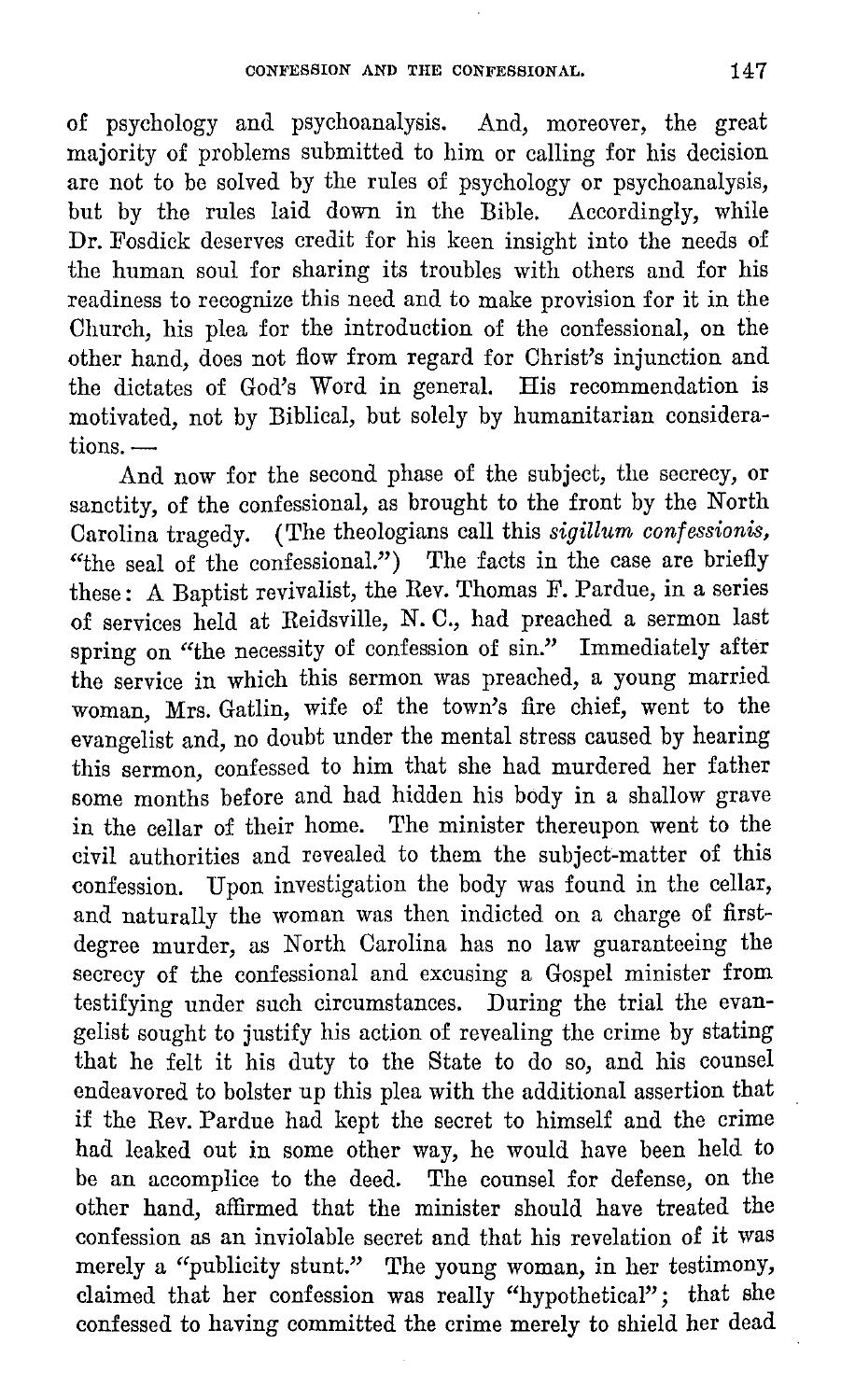mother's name, who was the murderess, but who had since died. This testimony was corroborated by that of her sixteen-year-old brother, who claimed to have been an eye-witness to the deed. his instruction to the jury the judge showed the possibility of three  $\rm{verdicts} \longrightarrow \rm{first-degree} \mod{m}$  are murder, second-degree murder, and not guilty. A verdict of "not guilty" was returned.  $-$  Of course, we are here concerned only with the part which the evangelist played in the matter.

Now, what shall we say to the evangelist's action? Two things, it seems to me, mainly call for comment. One is his sermon on "the necessity of confession of sin," which elicited the confession of the crime from the young woman. I have not seen a summary of the sermon and hence cannot say whether it stressed the necessity of confessing sin to a pastor in order to obtain forgiveness for it. If the evangelist spoke in this fashion, he simply preached the old Romish heresy mentioned above. Scripture nowhere makes. forgiveness of any sin contingent upon its confession to the "confessor." Confession of our sins to God alone is necessary for that. While confession to the pastor or to any fellow-Christian who enjoys our confidence is often very useful and salutary, the only case in which we must confess our faults to any man is when we have sinned against him directly or given offense to him.

The second point that needs elucidation is the act of the evangelist in revealing the contents of the woman's confession to the authorities. His claim is that in his conscience he felt dutybound to bring the crime thus confessed to their notice in order to insure its punishment. While he may have been sincere in this conviction, it still remains true that he was wrong in his opinion and that it was based upon a misinformed conscience. Evidently he was laboring under the prevalent view of the Reformed sects, according to which they cannot distinguish between the duties and functions of Church and State. The confession of this crime was made to him as to a functionary of the Church, and his duties as such were performed when he had shown to the woman the enormity of her guilt and, judging her truly penitent, had assured her of the forgiveness of her sin. As pastor, this ended his duty in the matter. If as a citizen he felt a duty toward the State in the matter, he might have urged her to give herself up to the authorities; but he had no right to make the revelation himself. While there is no word of Scripture enjoining this inviolability of the confessional, as little as there is a Scriptural command for private confession to a pastor, this inviolability is based upon an understanding,